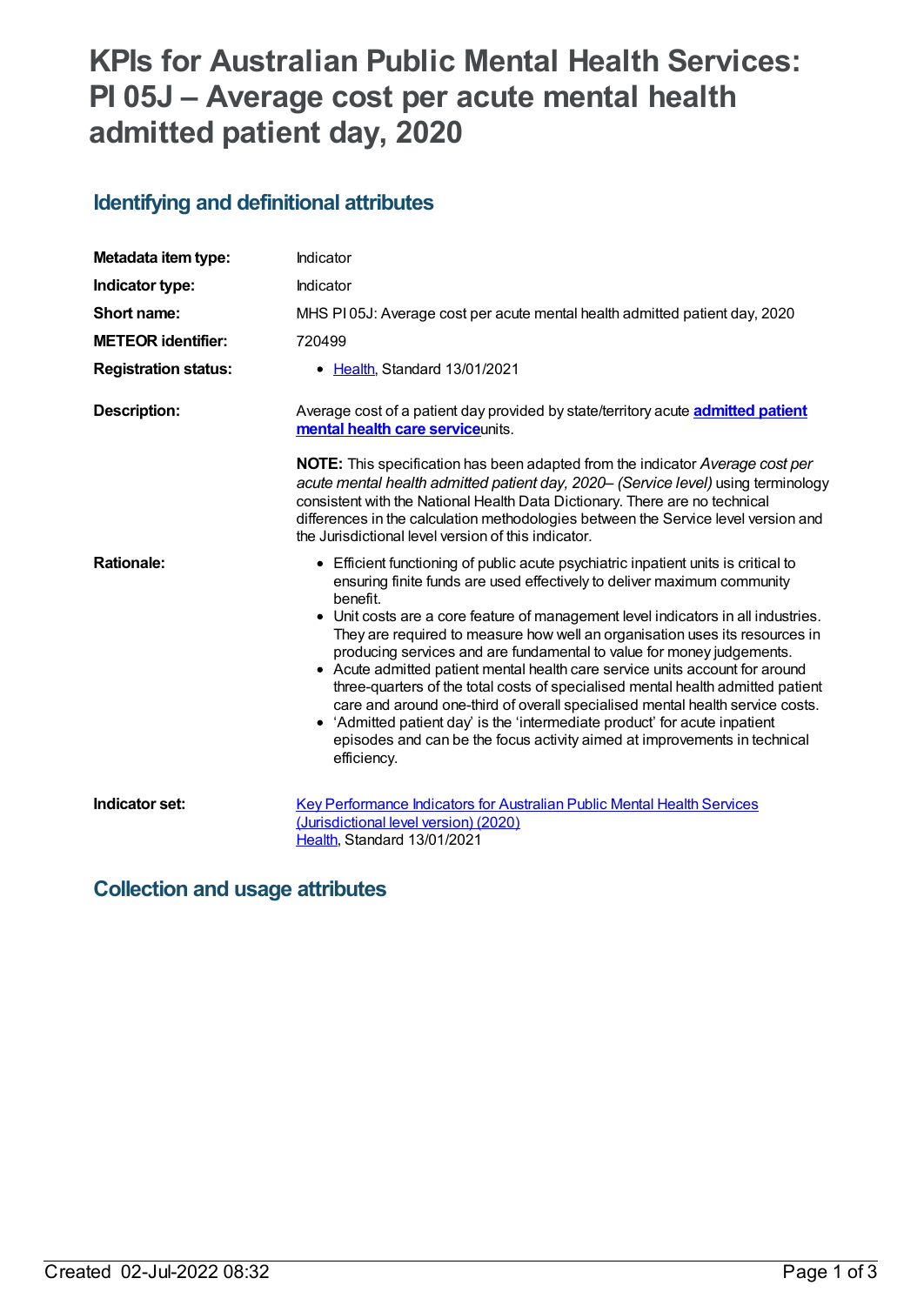| <b>Computation description:</b> | Coverage/Scope: |
|---------------------------------|-----------------|
|---------------------------------|-----------------|

| State/territory acute admitted patient mental health care service units. |  |  |  |
|--------------------------------------------------------------------------|--|--|--|
|--------------------------------------------------------------------------|--|--|--|

Methodology:

|  |  | • Reference period for the 2020 performance reporting: 2018-19. |
|--|--|-----------------------------------------------------------------|
|--|--|-----------------------------------------------------------------|

- All acute admitted patient mental health care service units reporting to the Mental Health Establishments National Minimum Data Set (NMDS) are in scope for this indicator, including short-stay units and emergency acute mental health admitted units.
- Recurrent costs include costs directly attributable to the acute admitted patient mental health care service unit plus a proportional share of overhead costs (indirect expenditure). Cost data for this indicator are based on gross recurrent expenditure as compiled by state/territory data providers according to the specifications of the Mental Health Establishments NMDS. As such, it is subject to the concepts, definitions and costing methodology developed for the NMDS.
- Categorisation of the admitted patient mental health care service unit is based on the principal purpose(s) of the program rather than the classification of individual consumers.

| <b>Computation:</b>      | Numerator + Denominator                                                                                                                      |
|--------------------------|----------------------------------------------------------------------------------------------------------------------------------------------|
| Numerator:               | Total recurrent expenditure on state/territory acute admitted patient mental health<br>care service unit(s) within the reference period.     |
| Numerator data elements: | Data Element / Data Set-                                                                                                                     |
|                          | Data Element                                                                                                                                 |
|                          | Specialised mental health service unit total apportioned expenditure                                                                         |
|                          | <b>NMDS/DSS</b>                                                                                                                              |
|                          | (derived from) Mental Health Establishments NMDS 2018-19                                                                                     |
|                          | Data Element / Data Set-                                                                                                                     |
|                          | Specialised mental health service-admitted patient care program type, code<br>N                                                              |
|                          | NMDS / DSS                                                                                                                                   |
|                          | Mental health establishments NMDS 2018-19                                                                                                    |
| <b>Denominator:</b>      | Number of patient days provided by state/territory acute admitted patient mental<br>health care service unit(s) during the reference period. |
| Denominator data         | Data Element / Data Set-                                                                                                                     |
| elements:                | Establishment—accrued mental health care days, total N[N(7)]                                                                                 |
|                          | NMDS / DSS                                                                                                                                   |
|                          | Mental health establishments NMDS 2018-19                                                                                                    |
| Disaggregation:          | Service variables: target population.                                                                                                        |
|                          | Consumer attributes: nil.                                                                                                                    |